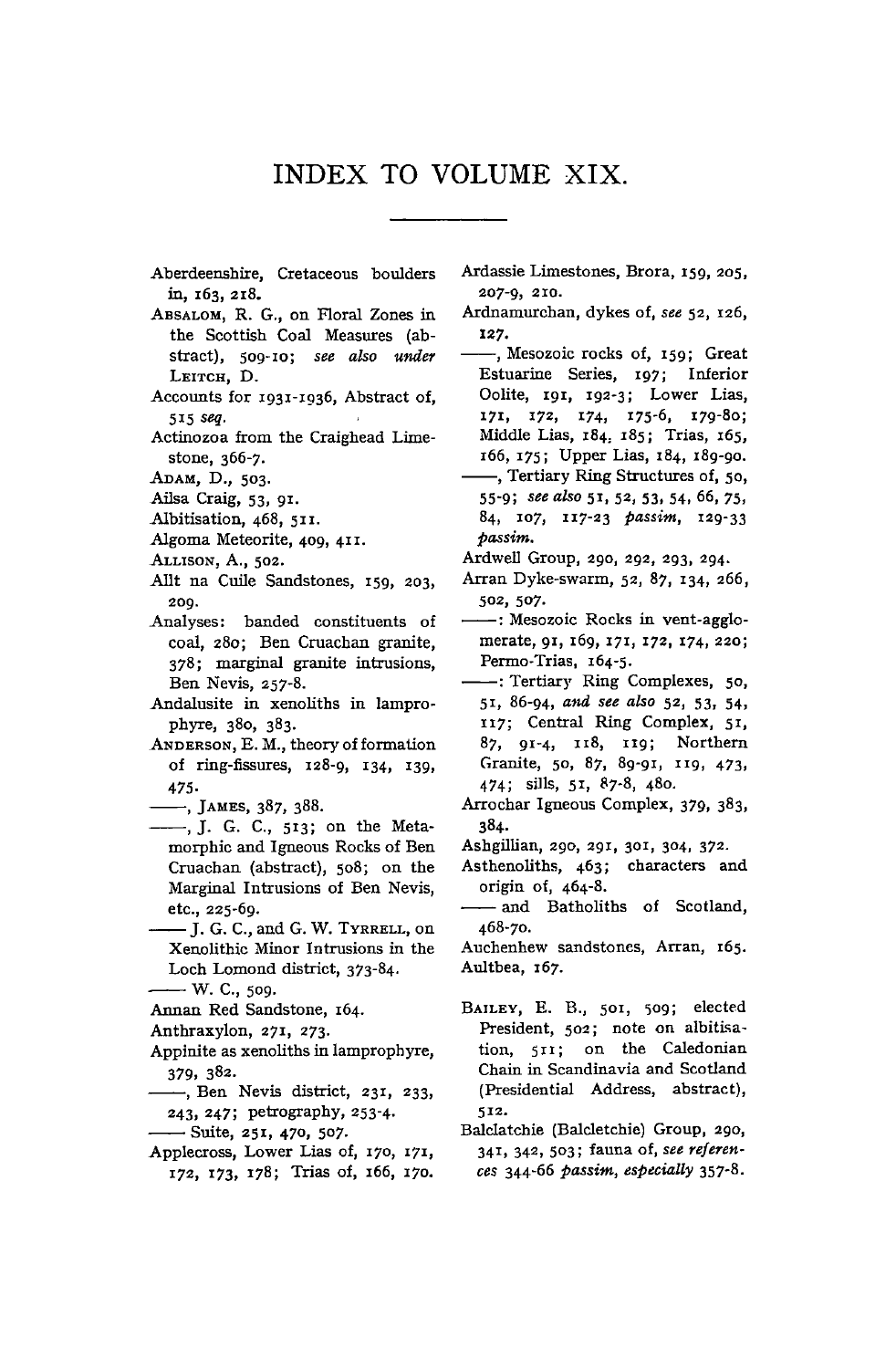**BaUachulish Granite, 470.** 

**Limestone, 226, 233.** 

**BALSILLIE, D., 513 .** 

- **BANCROFT, B. B., 310, 319 , 320; on the Descent of Genera in Cryptolithinae, 333-4-**
- **Banded Constituents of Coal, 270-84.**
- **Bandoeng Dome, Java, 475 .**
- **Banffshire, Cretaceous boulders in, 218.**
- **Barren Flagstone Group (Craighead-Glenshalloch Inlier), 290, 291 , 293, 294, 295, 301.**
- **BARRETT, B. H. , 500, 507.**
- **Batholiths, Asthenoliths and, of Scotland, 468-70.**
- **BEGG, J. L.; elected President, 512 ; on the Fauna of the Craighead Limestone (abstract), 503;** *see also under* **WRIGHT, J.**
- **Beinn na Caulich, Skye, 50, 69, 70, 76-7, 79, "9 -**
- BEMMELEN, R. W. VAN, on the **Cause and Mechanism of Igneous Intrusion, 453-92.**
- **Ben Cruachan, 378, 508.**
- -- Ledi Grits, 373, 512; as xeno**liths in lamprophyre, 379, 382, 384.**
- **Nevis Dyke-swarm, 225, 246, 247-9, 266-7,** *and see also* **479, 480; petrology, 259-62.**
- $-$  Granite, 470, and see following *item.*
- **, Marginal Intrusions of, 225-44, 262-4, 267-8,** *and see also* **118 ; analyses, 257-8 ; petrology, 249-55.**  —— Starav, 470.
- **Boogaldi Meteorite, 411 .**
- **Brachiopoda from the Craighead Limestone: affinities of species, 344-59; list of species, 342-4\***
- **from the Lower Drummuck Group, 297-8; description of new forms, 308-17; list of species, 299. from Skipsey's Marine Band:**
- **description of species, 420-4, 442-8; list of species, Table facing p. 419 .**
- *Brachyprion matutinum* **sp. nov., description of, 308-10.**
- **Brito-Icelandic Tertiary Province, 127, 128, 471 .**
- **" Broadford Beds."** *See* **172 , 174 , 178 .**
- **Brora, 162, 200, 201, 203, 204, 209,**  *and see following items.*
- **—•—• Arenaceous Series, 202, 205-6, 207.**
- **Argillaceous Series, 202, 205.**

**Coal, 200, 202, 204.** 

**BROWN, H . J. W. , on the Dykes of the Kildonan-Bennan Foreshore (abstract), 507.** 

**Bunter, 165.** 

**Caithness, Cretaceous boulders in, 217 , 218 .** 

**Calderas, 61 , 467.** 

- **of subsidence: Arran, 90, 91 ; Mourne Mountains, 114-5 ; Mull, 6 1 , 62, 66, 123 ; relation to ringdykes,** *see especially* **117 , 123-4,**  131-3, 477, 479; see also under **Cauldron-subsidences,**
- *Calymena* **cf.** *meeki,* **description of, 325-6.**
- **CAMPBELL, R., 505, 509.**
- **Caradocian, 290,**
- **Carlingford: Dyke-swarm, 95, 102-3 ; Tertiary Ring Complex, 51 , 94, 95, 102-8, 1x9, 120, 131 .**
- **Carnegie Trustees for the Universities of Scotland, 267, 326, 419 .**
- **Cauldron-subsidences: Ben Nevis, 226; Glen Coe, 115 , 123, 132 , 264, 484; Newry (Ireland), 127 ;**  *see also under* **Calderas of subsidence.**
- **Cause and Mechanism of Igneous Intrusion, 453-92.**
- **Cenomanian.** *See* **Greensand.**
- **Transgression, 163, 217 .**
- **Cephalopoda from Skipsey's Marine Band: description of species, 435-41 ; list of species, Table facing p. 419 .**
- **Chalk: in Arran vent-agglomerate, 9 1 , 220; in boulder clay, 163, 216 , 218-20; in Mull and Morvern, 163 , 216 , 217 , 221 , 222.**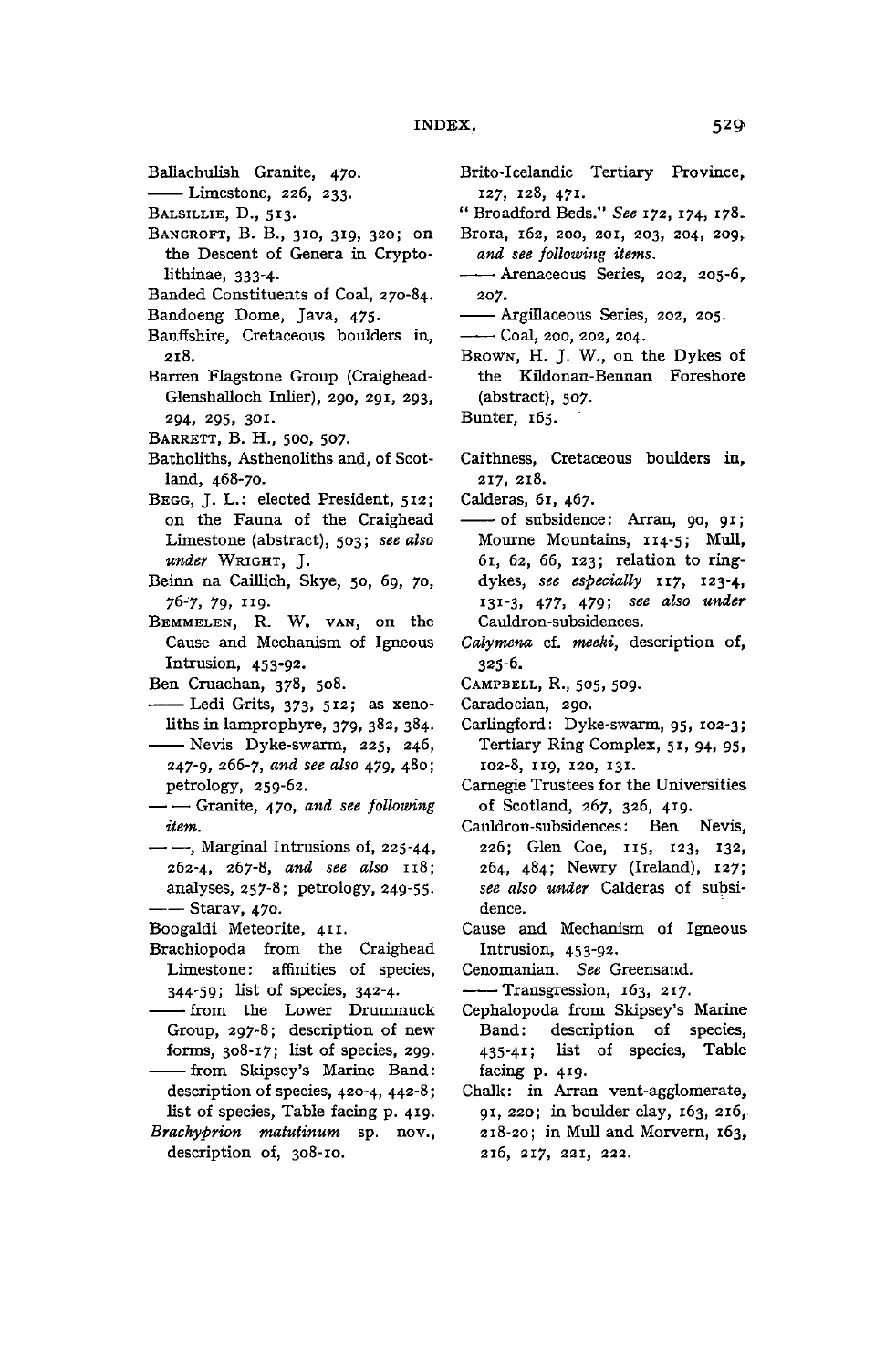- *Chonetes hardrensis* **var.** *skipseyi* **var. nov., description of, 420-4.**
- **sp. nov., description of, 424.**
- **Clarain, 271-8 3** *passim.*
- **Clouded felspars, 254-5.**
- **Clyneleish Sandstone, 206, 207.**
- Coal, Banded Constituents **chemical and microscopic examination, 276-9 ; chemical constitution and economic significance, 279-84; physical characteristics, 270-6.**
- **Survey Laboratory, Glasgow, 279-**
- **COCKBURN, A. M., 44, 54, 83-6**  *passim.*
- **Coille Lianachain Complex, 225, 228, 229,231,264-5,268 ; dykes, 248-9,**  *and see* **259-62, 266; field description, 244-7; petrology, 249, 255-6.**
- **Colintraive Earthquake (1927), 2, 29-37; origin of, 39-40.**
- *Colpospongia lineata* **gen. and sp. nov., description of, 307-8.**
- **Composite intrusions, 49, 138 ; conesheets, 62, 122, 125 ; sills, 77 , 79.**
- **CONACHER, H. R. J., on Kettle-holes near Connel Ferry, 152-7 .**
- **Cone-shaped Meteorites, Orientation of, 409-12, 511 .**
- **Cone-sheets: Ardnamurchan, 50, 55, 59, 118 , 119 , 120, 122, 123, 129, 130, 131 ; Carlingford, 51 , 102, 104, 107, 120, 131 ; Mull, 50, 61- 7**  *passim,* **118 , 120, 122, 123, 125 , 130, 131 , 486, 488; Rum, 50, 81 , <sup>120</sup> ; Skye, 50, 69, 70, 7i-3 , 74, 75 , 120, 122 , 123, 131 .**
- **Cone-sheets and ring-dykes: characteristics of, 47, 117-28 ; problems of intrusion of, 128-39, 472 , 475-80.**
- **Conodonts from Skipsey's Marine Band: description of, 431-4 ; list of, Table facing p. 419.**

**Contact alteration of felspars, 254-5.** 

- **Corallian in Scotland, 159, 162, 202, 203, 207-10 ;** *see also* **198, 199, 217 , 223.**
- **Cordierite in xenoliths in lamprophyre, 380, 383.**
- **Corkerhill, Glasgow, excavations at, 503-4.**
- **Cornbrash in Scotland, 162, 196, 199 , 200, 202.**
- **Corundum in xenoliths in lamprophyre, 380, 381, 383.**
- **CRAIG, R. M., 508.**
- **Craighead-Glenshalloch Inlier, table of strata in, 289-90.**
- **Craighead Hill, 289, 291 , 292, 293. Limestone, 290, 291 , 292 ; palaeontological evidence of the age of, 340-72,** *and see also* **502-3.**
- **Cretaceous in Scotland, 91 , 159 , 163 , 216-223.**
- **"Crinoid Bed " of the Craighead-Glenshalloch Inlier, 290, 296, 297, 298; fossils from,** *see* **306, 309, 312 , 314, 316, 318.**
- **Crustacea from Skipsey's Marine Band, 430-1.**
- *Cryptolithus portlochii* **var.** *girvanensis,* **description of, 317-21 .**
- **Cuillin Hills, 50, 69, 70, 71-5 , 120 ;**  *see also* **81, 122, 124, 131 , 137 .**
- **CURRIE, Miss E. D., on the Fauna of Skipsey's Marine Band, 413-35 ; on the Henbury Meteorite Craters (abstract), 505.**
- *Cyathaspis rotunda* **sp. nov., description of, 321-3.**
- **sp. nov. ?, description of, 324-5.**
- **Dating of the Ice Age in Scotland, 335-9-**
- **DENNIS, R. W., 506.**
- *Dictyoclostus craigmarkensis* **sp. nov., description of, 442-6.**
- *•—•— retiformis* **sp. nov., description of, 426-7.**
- *Diihyrocaris* **sp., description of, 430-1.**
- **Donegal slates, cleavages in, 503.**
- **DRON, R. W., Obituary Notice of, 496-7.**
- **Drumlins of Glasgow, 285-7.**
- **Drummuck Group, Girvan, a Stratigraphical Revision of the, 288-332; correlation with other areas, 301-5 ; description of new fossils from the Lower Drummuck**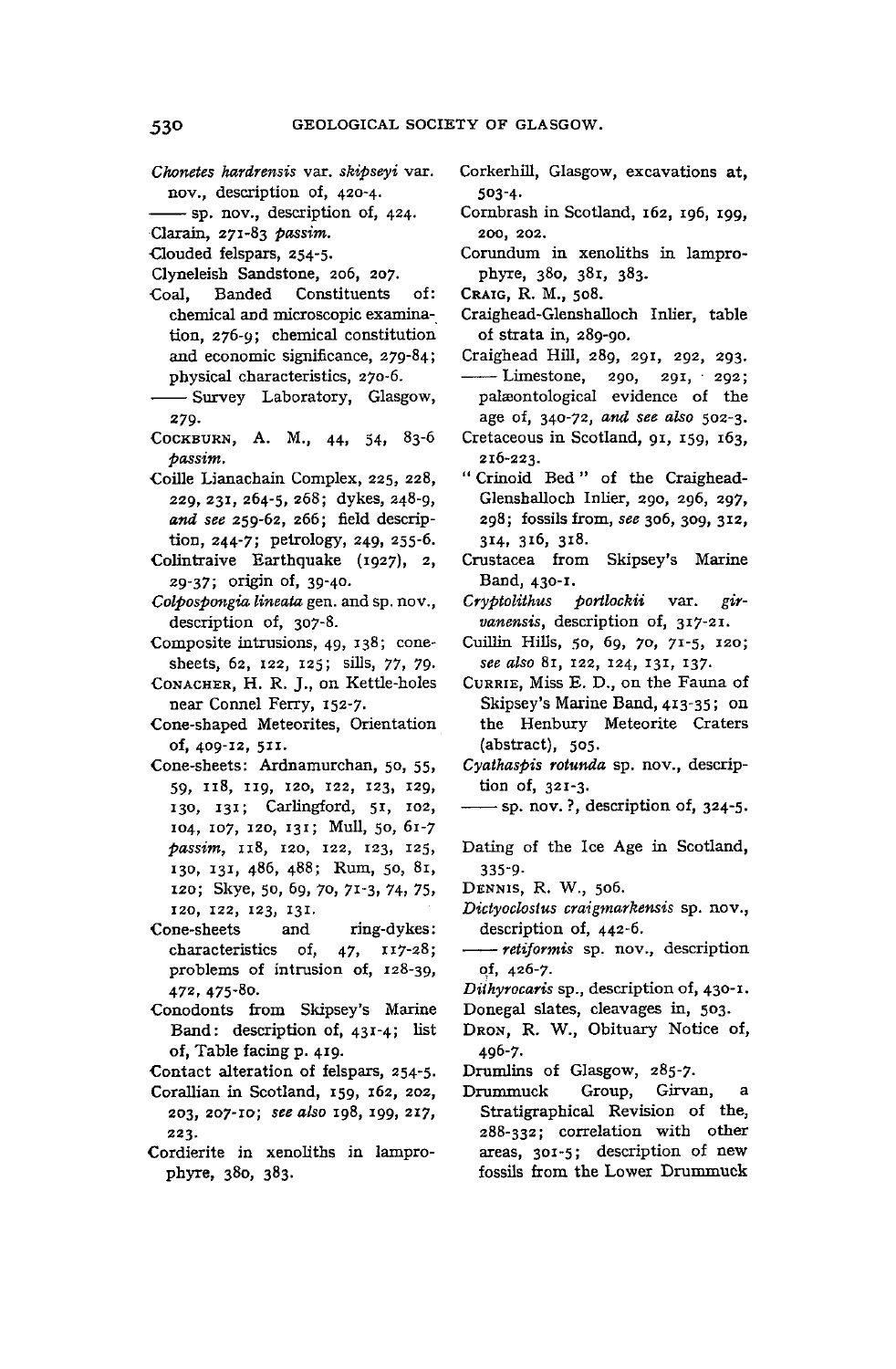Beds, etc., 305-326; divisions and fauna, 295-301; previous research, **291-2; RELATIONS TO OLDER FORMATIONS, 292-4; RELATIONS TO YOUNGER**  formations, 294-5.

- Dumfriesshire, 500; Permo-Trias of, **164.**
- **DUNCAN, C. (MRS. MCCALLIEN), ON**  the Fauna of Skipsey's Marine Band (Cephalopoda), 435-41.
- **DUNCANSON, D. B., 505.**
- **DURAIN, 271-83** *passim.*
- Dykes: radial, 47, 50, 74, 83, 137, **473; XENOLITHIC,** *see under*  Inverbeg.
- **DYKE-SWARMS, 45, 47, 51-2, 127, I34"5, 479-80, 481-4, 502;** *see also under*  Arran, Ben Nevis, Carlingford, **MOURNE MOUNTAINS, MULL, SKYE.**
- And crustal stretching, *see* 134, **266, 482, 484, 489.**
- Earthquakes in Scotland, 1925-1927, **1-41; 1928-1935, 512-3.**
- Eigg, 70; Corallian in, 203, 210; Cretaceous in, 223; Great Estuarine Series in, 197-8.
- **ELDER, S., 510.**
- **, S., R. J. S. MCCALL, W. D.**  NEAVES and A. K. PRINGLE, on the Drumlins of Glasgow, 285-7.
- Elginshire: Cretaceous boulders in, **163, 217; LIAS BOULDERS IN, 183; TRIAS IN, 164, 167-8.**
- Elie, Cretaceous boulders at, 218.
- Equilibrioturbal Effects of Magmatic Differentiation, 462-3.
- **ETHIE, 201, 215-6.**
- $Fardenia<sub>s</sub> cotica<sub>gen.</sub> and sp. nov.,$ **DESCRIPTION OF, 3IO\_ 3-** Fifteen Foot Coal, Midlothian,
- *Carbonicola* Fauna of the, 390-403. Floral Zones in Scottish Coal **MEASURES (ABSTRACT), 509-10.**
- **FUSAIN, 270-84** *passim.*
- Fuel Research Board, 274.
- **GARE LOCH, 385.**
- Gastropoda from the Craighead Limestone, 362; affinities of **SPECIES, 362-5.**
- **GEER, G. DE, ON DATING OF THE ICE**  Age in Scotland, 335-9.
- Glasgow, drumlins of, 285-7.
- Glen Coe: cauldron-subsidence, 115, 123, 132, 264, 484; dyke-swarm, **266, 479; RING-DYKES, 118, 121, 479-**
- **ETRIVE:** dyke-swarm, 480; **GRANITE, 118.**
- **GOLSPIE, 201.**
- Great Estuarine Series, 159, 162, 193, **196-201;** *see also* **202, 204, 210.**
- Great Glen Fault, 10, 53, 469, 470.
- " Green Beds " as xenoliths in **LAMPROPHYRE, 379, 382.**
- Greenland, Longitude Determinations in, 508.
- Greensand, 216; in Morvern, 175, **178, 221-2; IN MULL, 169, 220-1; IN RAASAY, 222-3; IN SCALPAY, 222.**
- GREGORY, J. W., Obituary Notice of, **493-5-**
- Gruinard Bay, 167.
- **HALDANE, D.** *See under* **KNOX, J. HEIM, A., 513.**
- **HENDERSON, S. M. K., 510,** *and see under* **LEITCH, D.**
- Helmsdale, 201.
- **HILT'S LAW, 281.**
- *Hirnantia* gen. nov., description of, **3\*3-**
- Hollybush Limestone, 506.
- Holy Isle, Arran, 88.
- Hook Head, fossils from, 506.
- Hydrozoa from the Craighead Limestone, 367-8.
- Ice Age in Scotland, Dating of, 335-9.
- **ICELAND, 80, 121, 127.**
- Igneous Intrusion, Cause and **MECHANISM OF, 453-92.**
- Inferior Oolite in Scotland, 159, 162, **190-6, 199.**
- **Injection-gneisses, 468, 469, 470.**
- Insecta from Skipsey's Marine Band, **435-**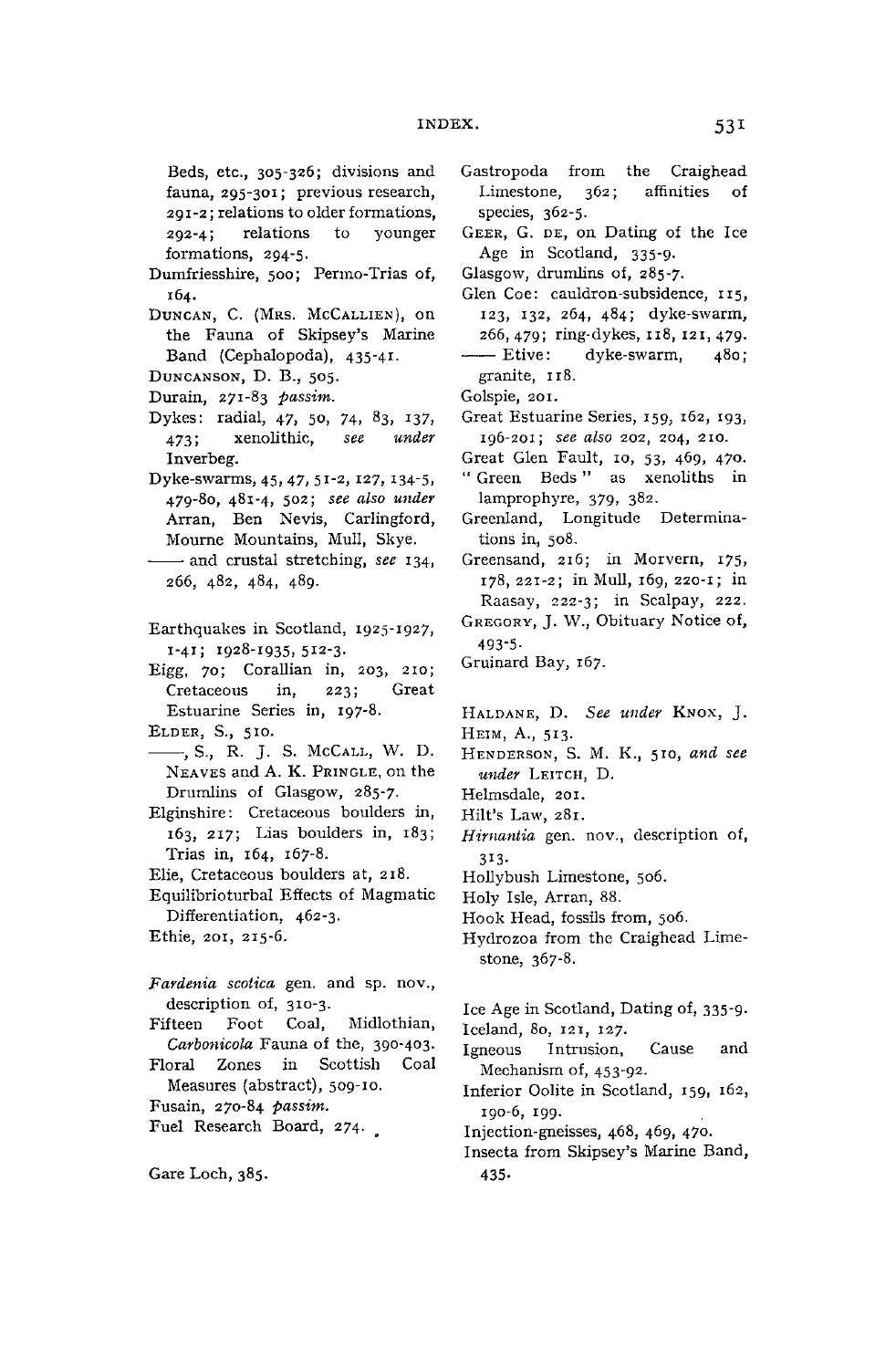- **Inverbeg-Rowardennan Dyke (xenolithic lamprophyre), 373, 374; field description, 374-7; petrology, <sup>377</sup> ; petrology of xenoliths, 379- 82; source of xenoliths, 382-4.**
- **Inversnaid Felsite Sheets, 374, 377 ; petrology, 377-9 ; petrology of xenoliths, 382.**

**Inverugie, 168.** 

- **Ireland, Tertiary Plutonic Complexes of, 44, 50, 51 , 94-7, 117 , 127,** *and see under* **Carlingford, Mourne Mountains** *and* **Slieve Gullion.**
- **Ironstone.** *See under* **Raasay.**
- **Jan Mayen, Longitude Determinations in, 509.**

**Java, 475-**

- **Jurassic Rocks of Scotland, 162 ; Lower, 168-90; Middle, 190-201; Upper, 201-16 .**
- **Kellaways Rock in Scotland, 162, 196, 202, 203-5.**
- **Kettle-holes near Connel Ferry, 152-7 , 500.**

**Keuper, 165 .** 

- **Kilpatrick Hills, 510.**
- **Kimmeridgian in Scotland, 162, 202, 203, 209, 211-16 .**
- **KNOX, J., and D. HALDANE, on Landslips in Trotternish, Skye (abstract), 510-n .**
- **Lag a\* Bheith Marls, Arran, 165.**
- **Lamellibranchiata from the Craighead Limestone, 365-6.**
- **from the Lower Drummock Group, list of, 300.**
- **from Skipsey's Marine Band: description of, 424-30; list of, Table facing p. 419 .**
- **Lamprophyre dykes.** *See* **259, 261-2,**  *and under* **Inverbeg.**
- **LAMONT, A., 502, 507; on the Drummock Group, Girvan, 288- 332.**
- *Leangella discuneata* **sp. nov., description of, 315-7 .**
- **Leavad, Caithness, 217 .**
- **LEE, G. W., and J. PRINGLE, on the Mesozoic Rocks of Scotland, 158 - 224.**
- **LEITCH, D., 511 ; on the** *Carbonicola*  **Fauna of the Fifteen Foot Coal, Midlothian, 390-403.**
- **, D., R. G. ABSALOM and S. M. K. HENDERSON, on the Basal Fauna of the** *Modiolaris* **Zone in South Ayrshire, 404-8.**
- **Levencorroch Marls, Arran, 165 .**
- Lias of Scotland, 159, 162, 170-1; **Lower, 91 , 171-83 ,** *and see also*  **200, 217 , 221 ; Middle, 171 , 183-6,**  *and see also* **221 ; Upper, 171 , 184, 186-90, 195 .**
- *Lingula pringlei* **sp. nov., description of, 420.**
- **Loch Awe, 500.**
- **Aline, 166, 169, 175 , 178 , 221 , 222.**
- **Ba Centre, Mull, 63, 65-7, 118 , <sup>119</sup> , 120, 121 , 133 .**
- **Broom (Little), 167 .**
- **Etive, 152 , 156 , 157 , 500.**
- **Ewe, 167, 174 .**
- **Gairloch, 166.**
- **Lomond District, Xenolithic Minor Intrusions in, 373-84.**
- **Sligachan, 79, 166, 176 , 180.**
- **Staffin, 199, 207, 210, 211 .**
- **— Beds, 196.**
- **Lochaber Water-power Scheme, 228-9, <sup>2</sup> 3 J » 235 ; tunnel-sections, 238, 247, 248, 254, 264, 265, 267.**
- **Lochgilphead Earthquake (1927), 2, 37-9-**
- **Lossiemouth Sandstones, 167-8.**
- **MCCALL, R. J. S., 510 ,** *and see under*  **ELDER, S.**
- **MCCALLIEN, W. J., 500, 503, 505, 508; on the Orientation of Coneshaped Meteorites, 409-12, 511 ; on the Superficial Deposits at Rhu (Row) Point, 385-9.**
- **, MRS.** *See* **DUNCAN, C.**
- **MACGREGOR, M., 153, 501, 506, 507, <sup>511</sup> ; on the Superficial Deposits**  at Corkerhill (abstract), 503-4;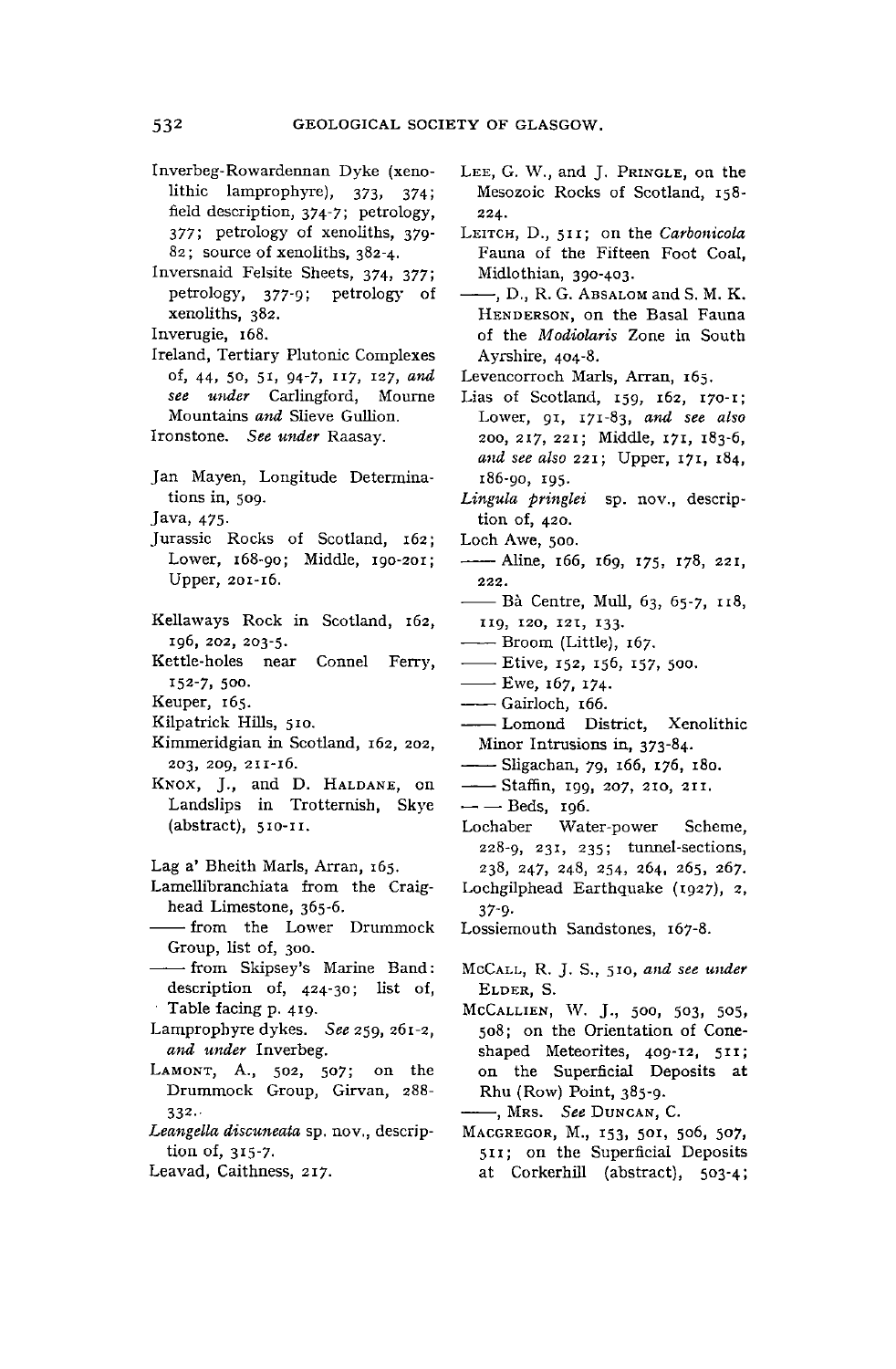**Obituary Notice of R. W . Dron, 496-7.** 

- **MACKIE, W., Obituary Notice of, 497-9-**
- **MCLEAN, A. , 503.**
- **MACMILLAN, R., Obituary Notice of, 495-6-**
- **MCQUEEN, D. T. H., 507.**
- **Magma of the British Tertiary Province.** *See especially* **137-9 , 47i .**
- **Magma-reservoirs** *See* **especially**
- **Magmatic** Differentiation and the **Magmatic Differentiation and the Undation Theory.** *See especially*  **462-8.**
- **pressure in relation to formation of ring-dykes, cone-sheets and radial fissures, 133-7.**
- **MANN, L. McL., 504.**
- **MANSON, W. , 416 , 507.**

**Mesozoic Rocks of Scotland, 158-224.** 

- **Meteor Crater, Arizona, 505, 506.**
- **Craters, Henbury, 505.**
- **Meteorites, Note on the Orientation**
- **of Cone-shaped, 409-12. Microsections, preparation of, 141 - 151 -**

**of coal, preparation of, 277-8 .** 

- **Migmatites, 464, 465, 468, 469.**
- **Middle Old Red Sandstone, 201 ; as boulders in Kimmeridgian,** *see*  **213-5 .**
- **Millstone Grit: plant-break in, 507; unconformity in, 500.**
- **Moidart, 52.**
- **Moine Series, granite-schist complexes of, 468, 469, 470.**

**• Thrust, 53-**

- **Moor of Rannoch Granite, 469.**
- **Moray, boulders of Mesozoic rocks in, 163 , 183.**
- **Morvern (Morven, pp. 158-224), 52, 159 , 185, 507; Lower Lias in, 172 , \*74, 175-6 , 178 ; Rhaeticin, 169-70 ; Trias in 165 , 166 ; Upper Cretaceous in, 216 , 220, 221-2 . Strontian Granite, 469.**
- **Mourne Mountains: Dyke-swarm, 95, 109, 112 ; Tertiary Plutonic Com-**

**plexes, 51 , 94, 95, 108-16, 119 ,**  *and see also* **80, 118 , 132 .** 

- **Muck, 197, 198.**
- **MUIR-WOOD, Miss H. M., on New** *Productidae* **from Skipsey's Marine Band, 442-8.**
- **Mull Dyke-swarm, 52, 126, 127 , 134, 266, 489, 502.**
- **, Mesozoic Rocks of, 159 ; Inferior Oolite, 191-2 ; Lower Lias, 171 , 174-5 , 178-9 ; Middle Lias, 184-5 ; Oxford Clay Series, 202, 207; Rhaetic, 169 ; Trias, 165, 166 ; Upper Cretaceous, 216 , 220-1 ; Upper Lias, 187.**
- **, Tertiary Igneous History of, 484-5;** *see also* **474-5** *and following item.*
- **, Tertiary Ring Structures of, 50,60-69;** *see also* **51 , 52, 53, 54, 74 , 7 5 , 84, 107, 119-2 6** *passim,* **129-33**  *passim,* **137 .**
- **Mulloch Hill Group, 289, 291 , 292, 294, 295.**
- **Multiple Intrusions, 49, 74, 76, 248, 260.**
- **Musical sands, Eigg, 197 .**

**NEAVES, W . D.** *See under* **ELDER, S.** 

- **New Red Sandstone.** *See* **Permo-Trias.**
- **Newry Granite, 85, 95, 99, 100, 101 , 126, 127.**
- **North Sea Earthquake {1927), 2, 10-29.**
- **Norway: correlations with Scotland, <sup>512</sup> ; earthquakes in, 2, 11 , 28, 29 ; excursion to**, 509; **Palaeozoic Rocks in Oslo district, 504.**

**Oban Earthquake (1925), 2, 3-10.** 

**Obituary Notices, 493-9.** 

- **Oil-shale in Raasay and Skye, 196 , 199.**
- **Ordovician-Silurian boundary, 303-5, 372.**
- **Oxford Clay Series in Scotland, 162 , 202, 203, 205-7;** *see also* **210 .**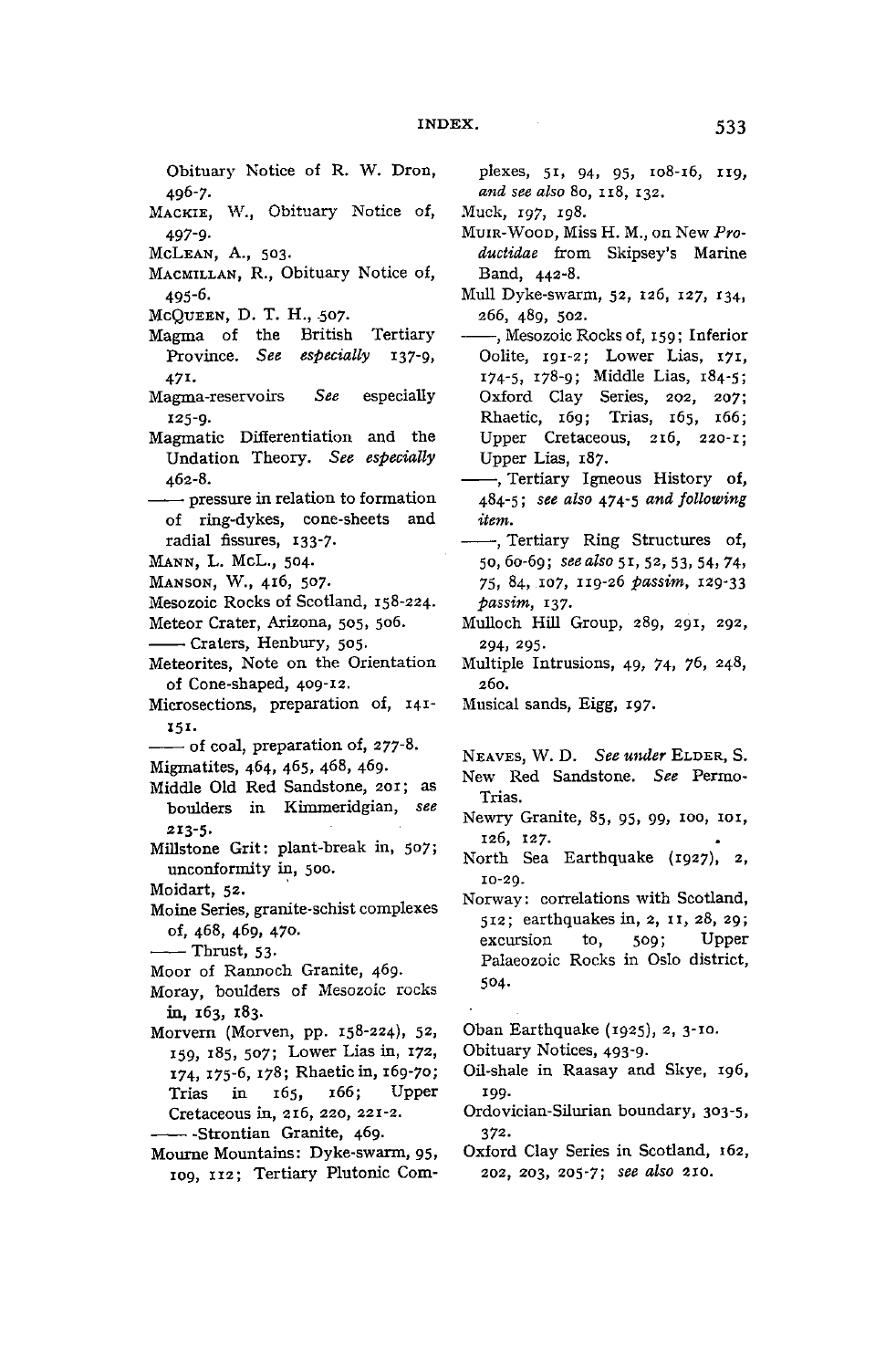- **Shales, 174 , 178-82.**
- **Penrith Sandstone, 164.**
- **Permian, 161 , 164, 167 .**
- **Permo-Trias of Scotland, 163, 164, <sup>167</sup> ;** *and see under* **Permian** *and*  **Trias.**
- **PHEMISTER, J., 501.**
- **Pilandsberg Complex, S. Africa, 117 .**
- **Pillow-structure in lavas, 61 .**
- **Pisces from Skipsey's Marine Band, 434, and Table facing p. 419 .**
- **Port-an-Righ, Jurassic strata at, 201, 204, 206-7, 209, 215 ,**
- **Portgower,Kimmeridgianat, 213,214 .**
- **Portree, 186, 188, 190, 193.**  *Posidonia* **sp. cf.** *becheri,* **description**
- **of, 427.**
- *sulcata* **(emended), description of, 424-6.**
- **PRINGLE, A. K.** *See under* **ELDER, S. , J., 500, 506;** *see also under*  **LEE, G. W .**
- **Proceedings for 1931-1936 , Abstract of, 500-513.**
- *Pterinopecten macgregori* **sp. nov., description of, 427-9.**
- **sp. nov., description of, 429-30.**
- **Quiraing, Skye, 207, 510.**
- **Quarrel Hill Mudstones, 289, 290, 291 , 295, 296.**
- **Raasay, Mesozoic Rocks of: Cornbrash, 162, 196, 199, 202; Great Estuarine Series, 196, 199-200; Inferior Oolite, 190, 191,192,194-6 ; Lower Lias, 171 , 172 , 173 , \*74» i77 , <sup>J</sup> 7 9 , 180-2; Middle Lias, 184, 185-6 ; ? Rhaetic, 170 ; Trias, 165, 166 ; Upper Cretaceous, 222-3; Upper Lias, 184, 187, 188-9, \*95- Ironstone, 184, 188, 189;** *see also* **190, 194, 195 .**

**Radial dykes, 47, 50, 74, 83, 137, 472 . Rational Analysis of coal, 282-3.** 

- **READ, H. H., 500, 501.**
- **Readvance moraines, 338, 385-9.**
- **Recent Scottish Earthquakes, 1-41, 512-13 .**
- **Red Hills, Skye, 50, 69, 70, 76, 119 ;**  *see also* **71 , 75 , 77 .**
- **REED, F. R. C, on Palaeontological Evidence of the Age of the Craighead Limestone, 340-72.**
- **Reptiliferous Sandstone of Elgin, 167 .**
- *Rhaaspongia mactaggarti* **gen. and sp. nov., description of, 305-7.**
- **Rhaetic of Scotland, 91 ,** *159,* **162 , 165, 168-70;** *see also* **217 .**
- **Rhu (Row) Point, superficial deposits at, 385-9.**
- **RICHEY, J. E., 512 ; on Tertiary Ring Structures in Britain, 42-140.**
- **Ring-dykes: Ardnamurchan, 50, 55, 59, 118 , 119 , 120, 121 , 132, 133 ; Mull, 50, 61- 9** *passim,* **118 , 119 , 120, 121 , 124, 128, 133, 488, 489; Slieve Gullion, 51 , 97, 99, 101 , 119 , 120, 123 ;** *see also under* **Arran (93), Ben Nevis, Carlingford (106), Glen Coe, Mourne Mountains (114-5), Skye (76, 77).**
- **and cone-sheets, characteristics of, 47, 117-18 ; problems of intrusion of, 128-39, 472, 475-80.**
- **Ring Structures in Britain, Tertiary, 42-140.**
- **ROBINSON, P. J., on the Preparation of Rock-sections, 141-51 .**
- **Rock-sections, Preparation of, 141-51 ;** *see also 277-8.*
- **Ross, G., 500.**
- **Rowardennan.** *See under* **Inverbeg.**
- **Rum: radial dykes 50, 83, 137 , 472 ; Tertiary Ring Structures, 50, 79-83, 117 , 119 , 120,** *and see also*  **5 1 , 52, 53.**
- **St. Bees Sandstone, 164.**
- **St. Kilda, Tertiary Plutonic Complex of, 83-6;** *see also* **44, 50, 51 , 52, 54, 125 .**
- **Sandstone dykes, Ethie, 215 .**
- **" Scarpa Series," 183.**
- **Scalpay (Scalpa, pp. 158-224): composite sills, 79 ; Middle Lias, 183-4, 185 ; Trias, 165 , 166 ; Upper Cretaceous in, 222.**
- **Scandinavian Ice Sheet, 335.**

**Pabba, 172 , 180.**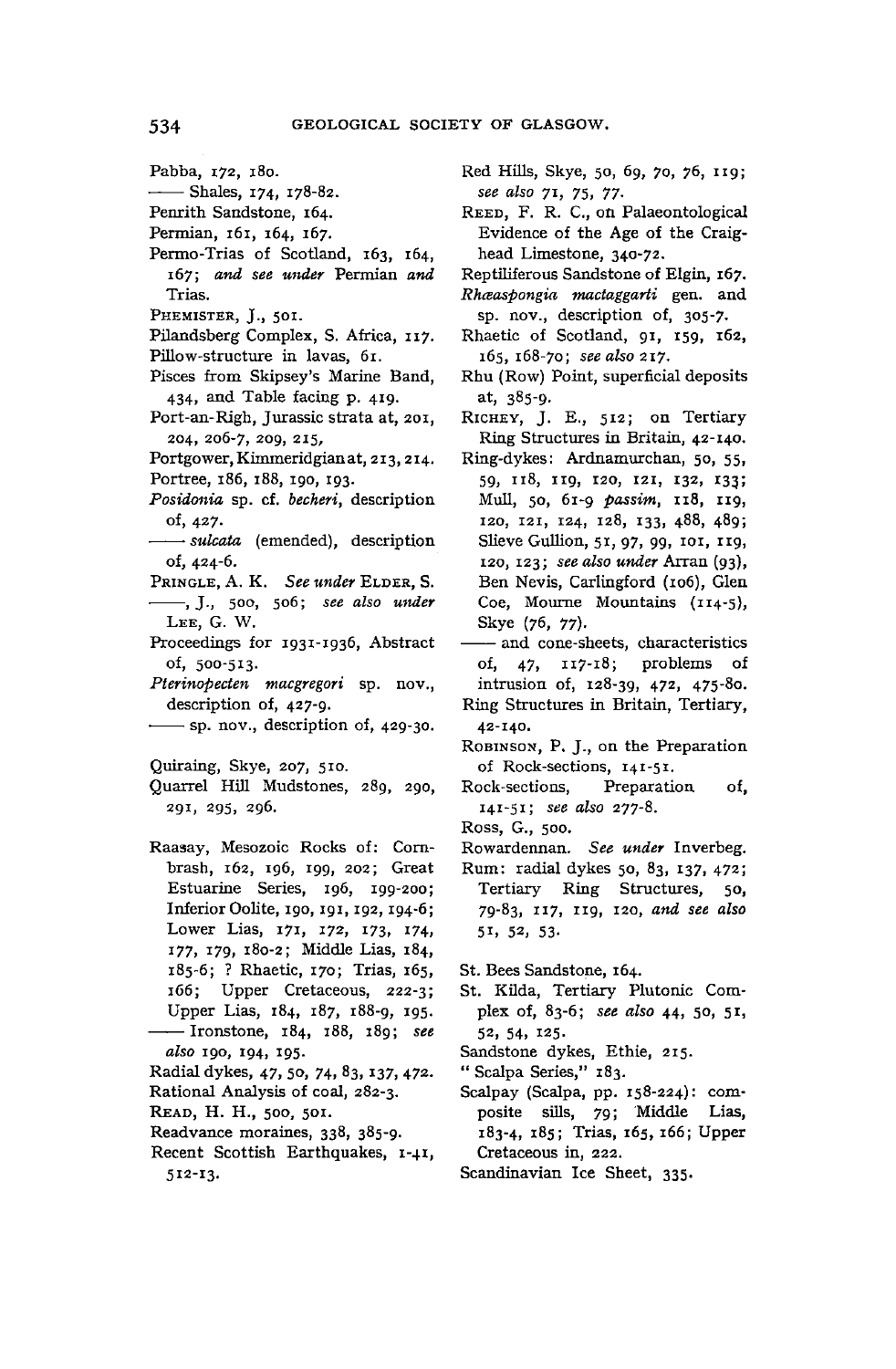- **" Screens," 69;** *see also yi}*  **76, 91 , 106, 114 , 121 , 508.**
- **Shiant Isles, 184, 187.**
- 
- **SHUTE, A. W., 508. Silicate Shell, Structure and Composition of the, 460-1.**
- **Sillimanite in xenoliths in lamprophyre, 380, 383.**
- **SIMPSON, J. B., Obituary Notice of W. Mackie, 497-9.**
- **SKILLING, W. J., on the Banded Constituents of Coal, 270-84.**
- **Skipsey's Marine Band, Fauna of, 413-52 ; description of species, 420-48; list of species, Table facing p. 419 .**
- **Skye: Dyke-swarm, 52, 70, 74, 134, i37» 502; landslips, 510-n ; radial dykes, 50, 74, \*37-**
- **, Mesozoic Rocks of, 159 ; Corallian, 203, 209-10; Great Estuarine Series, 196, 197, 198-9; Inferior Oolite, 190, 191 , 193-4; Kellaways Rock, 202, 203, 204-5; Kimmeridgian, 211 ; Lower Lias, <sup>171</sup> , 172 , 173 , i74> 176-7 , 180; Middle Lias, 184, 185, 186; Oxford Clay Series, 207; ? Rhaetic, 170 ; Trias, 165, 166 ; Upper Cretaceous, 216 , 223 ; Upper Lias, 184, 187-8.**
- **, Tertiary Ring Complexes of, 50, 69-79, 117 , 119 ;** *see also* **51 , 52, 53, 54, 120, 123, 480,** *and under*  **Beinn na Caillich, Cuillin Hills**  *and* **Red Hills.**
- **Slieve Gullion, Tertiary Ring Complex of; 51 , 94, 95, 97-101 , 119 ,**  *and see also* **102, 120, 121 , 123, 126.**
- **Small Isles, 51 , 53, 54;** *see also under*  **Eigg, Muck, Rum.**
- **Soay, 165, 166.**
- **Spinel in xenoliths in lamprophyre, 380, 381, 383.**
- **Spongiae, description of new forms from the Lower Drummock Group, etc., 305-8.**
- **Spores in coal, 278-9.**
- **Spynie, 168.**
- **Staffa, 138.**
- **" Starfish Bed," 290, 291 , 296, 297, 314, 318 , 322, 324.**
- **Staurolite in xenoliths in lamprophyre, 373, 380, 381, 382, 383.**
- **Stinchar Limestone, 290, 293, 341 , 342, 361.**
- **Stornoway Conglomerate, 166.**
- **Stotfield, 168, 201.**
- *Stropheodonta bilix* **sp. nov., description of, 313-5 .**
- **Sutherland (Central), granites of, 469.**
- **(East), Mesozoic Rocks of, 159 ; Corallian, 202, 203, 207-9; Cretaceous (boulders), 218 ; Great Estuarine Series, 200-1; Kellaways Rock, 202, 203-4; Kimmeridgian, 202, 203, 211-5 ; Lower Lias, 172 , 182-3; Oxford Clay Series, 202, 203, 205-6; ? Rhaetic, 170 ; Trias, 167.**
- **Tertiary Igneous Activity, general aspects of, 44-51 ; in Scotland, 51-4 , 502,** *and see also* **Ardnamurchan, Arran, Mull, Rum, Skye; in Ireland, 94-7,** *and see under*  **Carlingford, Mourne Mountains, Slieve Gullion.**
- **Igneous Complexes of Scotland {in relation to the Undation Theory), 470-84.**
- **Igneous History of Mull, 484-9,**  *and see under* **Mull.**
- **Ring Structures in Britain, 42-140.**
- **Tobermory, 179 , 185.**
- **Trias in Scotland, 159 , 161-2 , 163-8;**  *see also* **217 .**
- **Trilobita from the Craighead Limestone': affinities of species, 360-2; list of species, 359-60.**
- **from the Lower Drummock Group: description of new forms, 317-26 ; list of species, 298-9.**
- **Trotternish, Skye, landslips in, 510 - 1 1 .**
- **Twin Drumlins, 286.**
- **Earthquakes, 2, 25, 29.**